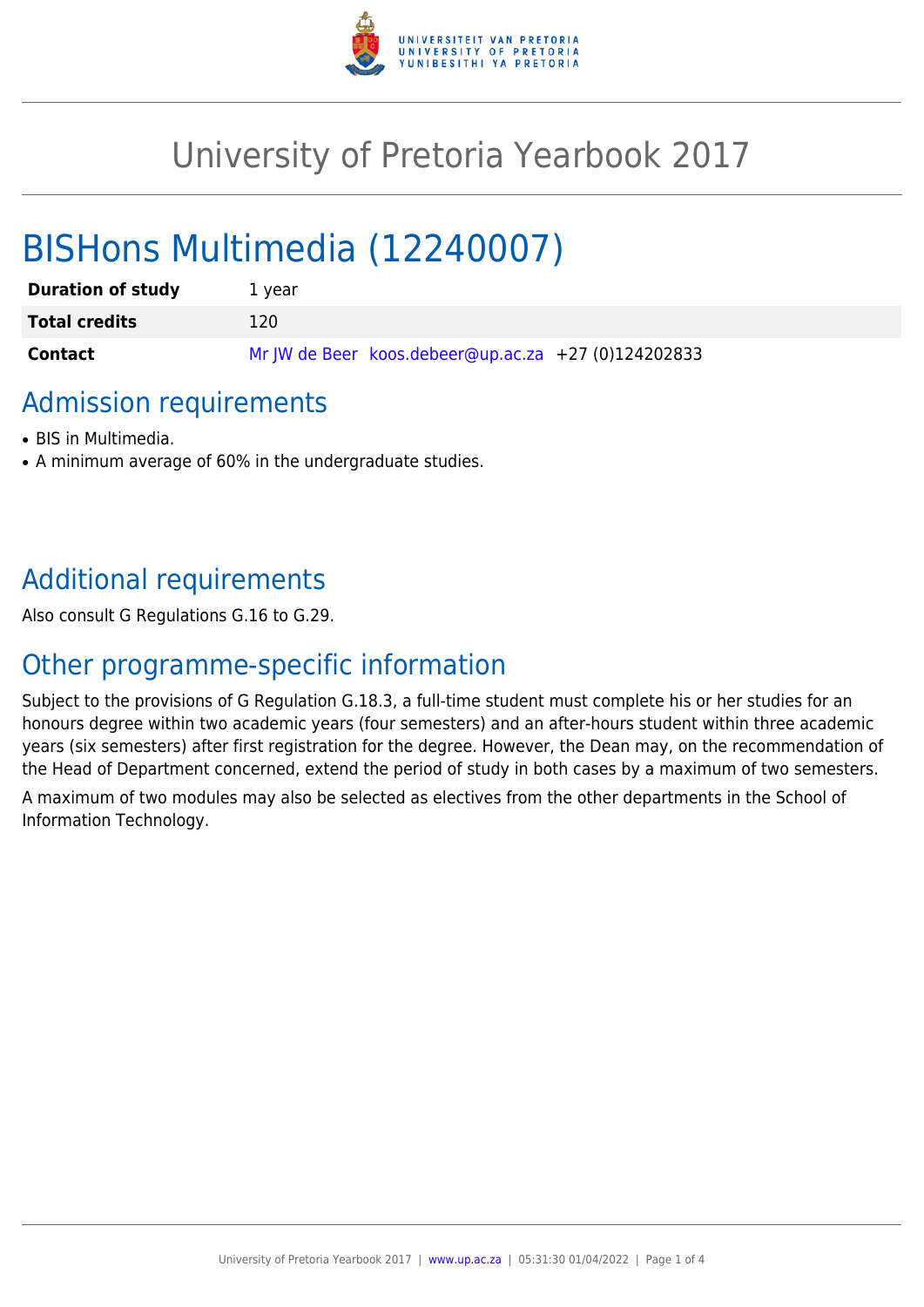

# Curriculum: Final year

**Minimum credits: 120**

### **Core modules**

### **Multimedia research project 761 (IMY 761)**

| <b>Module credits</b>         | 30.00                          |
|-------------------------------|--------------------------------|
| <b>Prerequisites</b>          | No prerequisites.              |
| <b>Contact time</b>           | 2 lectures per week            |
| <b>Language of tuition</b>    | Module is presented in English |
| <b>Academic organisation</b>  | <b>Information Science</b>     |
| <b>Period of presentation</b> | Year                           |
|                               |                                |

### **Module content**

\*Closed module

Development and production of a multimedia product; product life-cycle management and documentation; the student submits a proposal which is evaluated and if approved, produces a working multimedia product.

### **Hypermedia and mark-up languages 772 (IMY 772)**

| <b>Module credits</b>         | 15.00                          |
|-------------------------------|--------------------------------|
| <b>Prerequisites</b>          | No prerequisites.              |
| <b>Contact time</b>           | 1 lecture per week             |
| <b>Language of tuition</b>    | Module is presented in English |
| <b>Academic organisation</b>  | <b>Information Science</b>     |
| <b>Period of presentation</b> | Semester 1                     |

#### **Module content**

A study of hypermedia systems, specifically adaptive hypermedia systems, as well as data modelling, storage and retrieval, database structures and metadata. A study of different mark-up languages and their role in multimedia products with the emphasis on data structuring, hyper linking theories and models.

### **Elective modules**

#### **Multimedia trends 771 (IMY 771)**

| <b>Module credits</b>         | 15.00                          |
|-------------------------------|--------------------------------|
| <b>Prerequisites</b>          | No prerequisites.              |
| <b>Contact time</b>           | 1 lecture per week             |
| <b>Language of tuition</b>    | Module is presented in English |
| <b>Academic organisation</b>  | <b>Information Science</b>     |
| <b>Period of presentation</b> | Semester 2                     |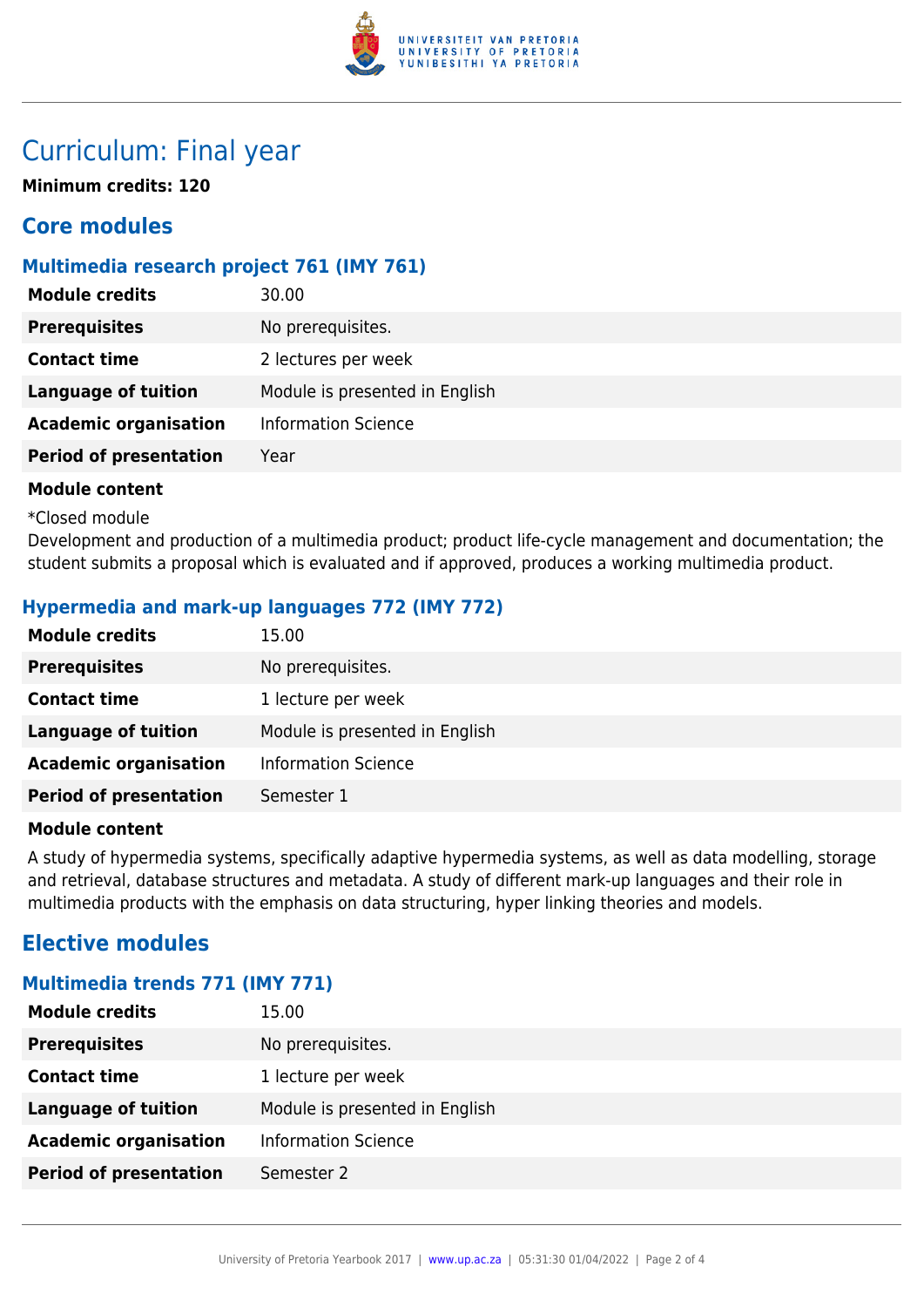

#### **Module content**

History of multimedia ideas and technology; current trends in multimedia, latest technologies and future trends of multimedia.

#### **Multimedia technology 773 (IMY 773)**

| 15.00                          |
|--------------------------------|
| No prerequisites.              |
| 1 lecture per week             |
| Module is presented in English |
| <b>Information Science</b>     |
| Semester 1                     |
|                                |

#### **Module content**

In this module students will research and discuss a current topic which can change from year to year. The topic for a specific year can be obtained from the departmental website. The topic is related to the creative use of Multimedia Technologies. An understanding of the current multimedia trends is required together with the knowledge of its usage.

#### **Virtual environments 774 (IMY 774)**

| <b>Module credits</b>         | 15.00                                              |  |
|-------------------------------|----------------------------------------------------|--|
| <b>Service modules</b>        | <b>Faculty of Economic and Management Sciences</b> |  |
| <b>Prerequisites</b>          | No prerequisites.                                  |  |
| <b>Contact time</b>           | 1 practical per week, 1 lecture per week           |  |
| <b>Language of tuition</b>    | Module is presented in English                     |  |
| <b>Academic organisation</b>  | <b>Information Science</b>                         |  |
| <b>Period of presentation</b> | Semester 2                                         |  |

#### **Module content**

This module exposes students to virtual environments, ranging from fully immersive virtual reality to online virtual worlds. Starting with the notion of reality and how it is simulated, students learn about hardware, software and human factors associated with the creation and exploration of virtual environments. Students are also exposed to VE platforms and techniques, which they use to create a virtual world.

#### **Animation theory and practice 777 (IMY 777)**

| <b>Module credits</b>        | 15.00                                              |  |
|------------------------------|----------------------------------------------------|--|
| <b>Service modules</b>       | <b>Faculty of Economic and Management Sciences</b> |  |
| <b>Prerequisites</b>         | No prerequisites.                                  |  |
| <b>Contact time</b>          | 1 lecture per week                                 |  |
| <b>Language of tuition</b>   | Module is presented in English                     |  |
| <b>Academic organisation</b> | <b>Information Science</b>                         |  |